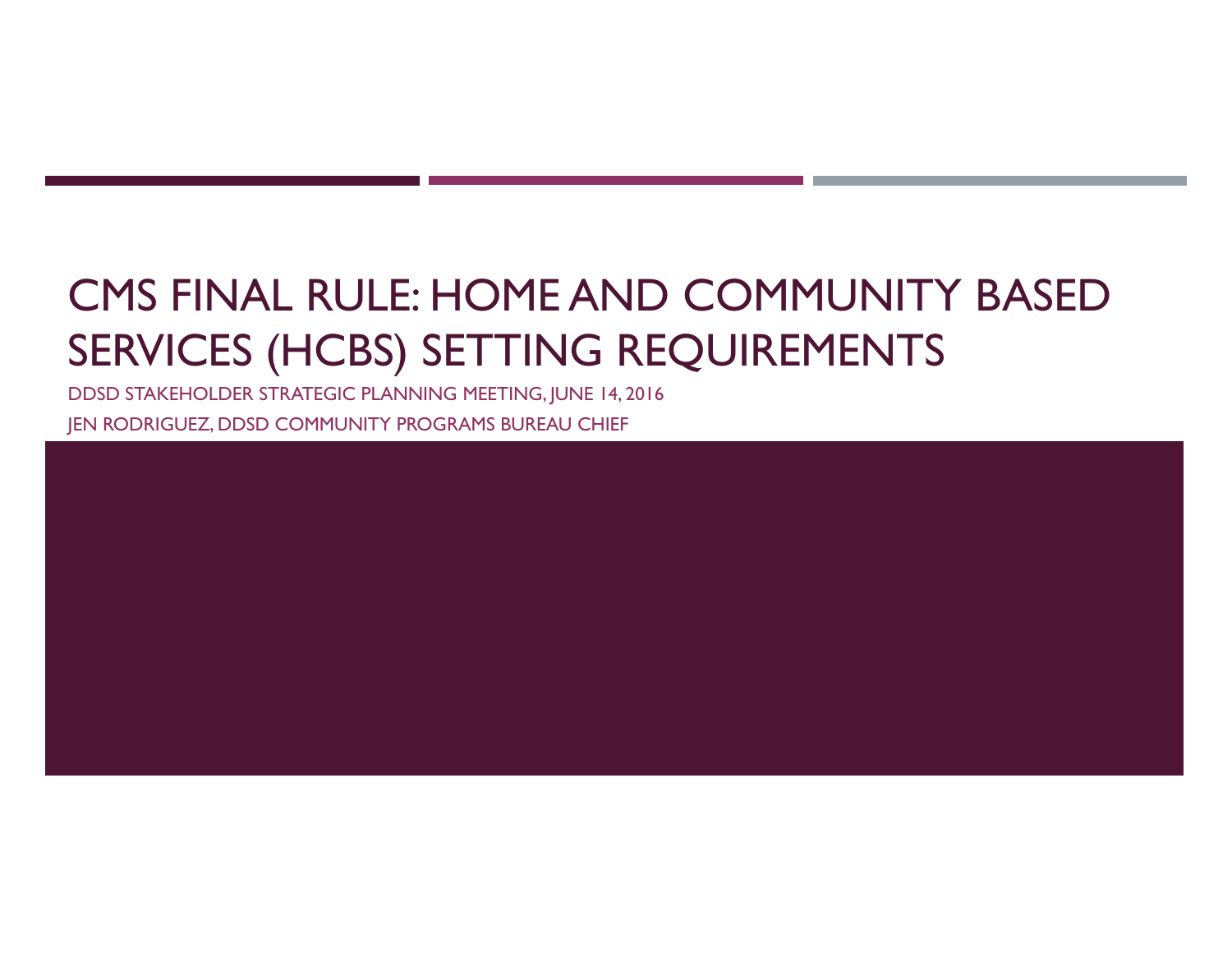#### NEW MEXICO HCBS PROGRAMS

- $\blacksquare$ 1915 (c) Developmental Disabilities Waiver
- $\blacksquare$ 1915 (c) MiVia Waiver
- $\mathcal{L}_{\mathcal{A}}$ 1915 (c) Medically Fragile Waiver
- $\mathcal{L}_{\mathcal{A}}$ Section 1115 Centennial Care Demonstration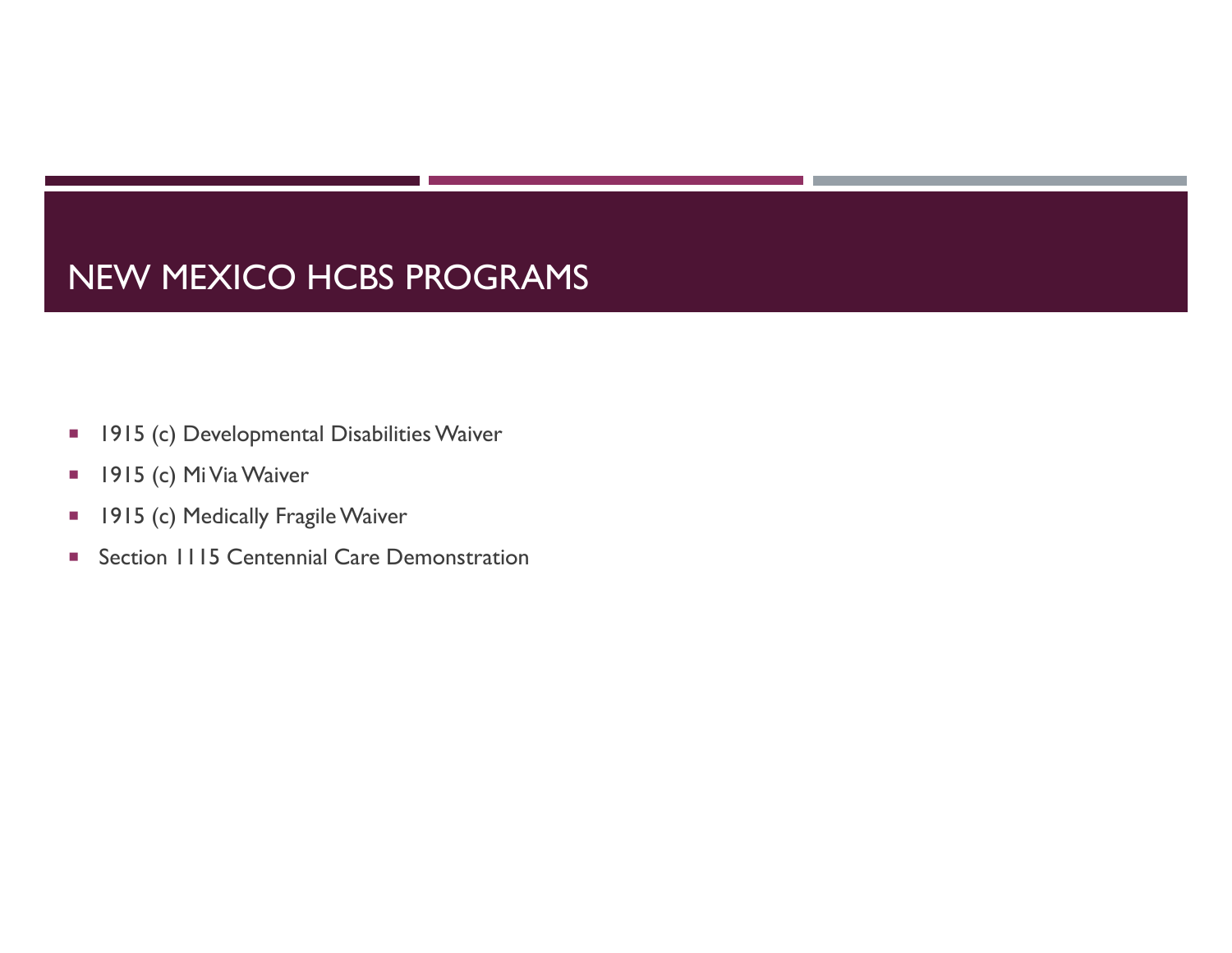#### CMS FINAL RULE

- $\Box$  January 16, 2014 the Centers of Medicare and Medicaid Services (CMS)published a Final Rule making changes to Home and Community Based Services waivers (HCBS)
	- ×, Ensure quality of HCBS
	- $\mathcal{L}_{\mathcal{A}}$ Provides protections to participants
	- $\mathcal{L}_{\mathcal{A}}$ Enable people to receive services in the most integrated setting appropriate
	- $\mathcal{C}$ Maximizes opportunities for people to have full access to the benefits of community living
	- $\mathcal{L}_{\mathcal{A}}$ Enhancement and expansion of human rights
	- $\mathcal{C}$ Requires demonstration and evidence-based individualized and person-directed service delivery
	- $\mathcal{L}_{\mathcal{A}}$ Allows participants to have maximum control over their lives and day-to-day decision making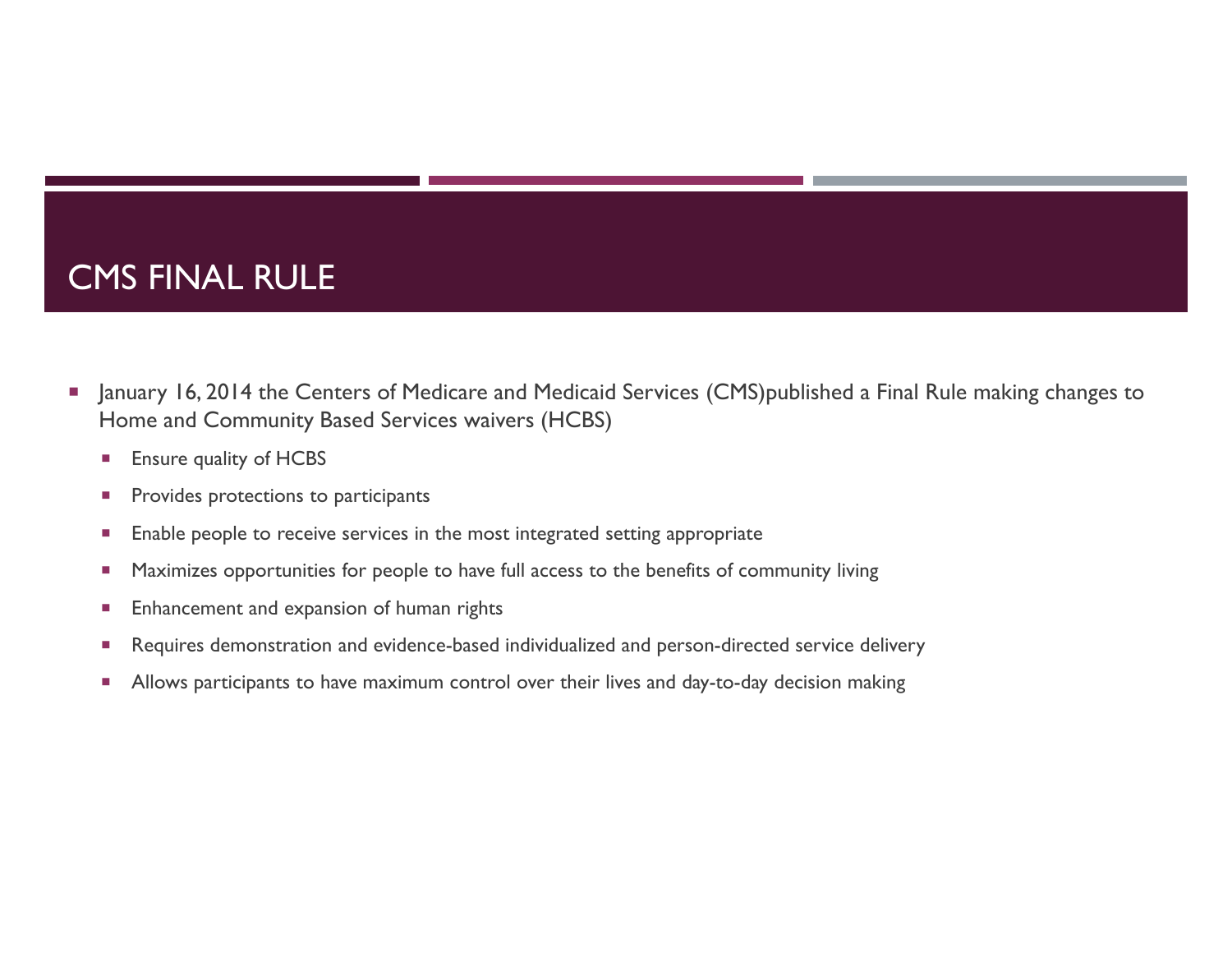#### **HCBS SETTING REQUIREMENTS-ALL SETTINGS**

**Is integrated in and supports access to the greater community**

**Provides opportunities to seek employment and work in competitive integrated settings, engage in community life, and control personal resources**

**Ensures the individual receives services in the community to the same degree of access as individuals not receiving Medicaid HCBS**

**Is selected by the individual from among setting options including non-disability specific settings**

**Ensures an individual's rights of privacy, respect, and freedom from coercion and restraint**

**Optimizes individual initiative, autonomy, and independence in making life choices**

**Facilitates individual choice regarding services and supports and who provides them**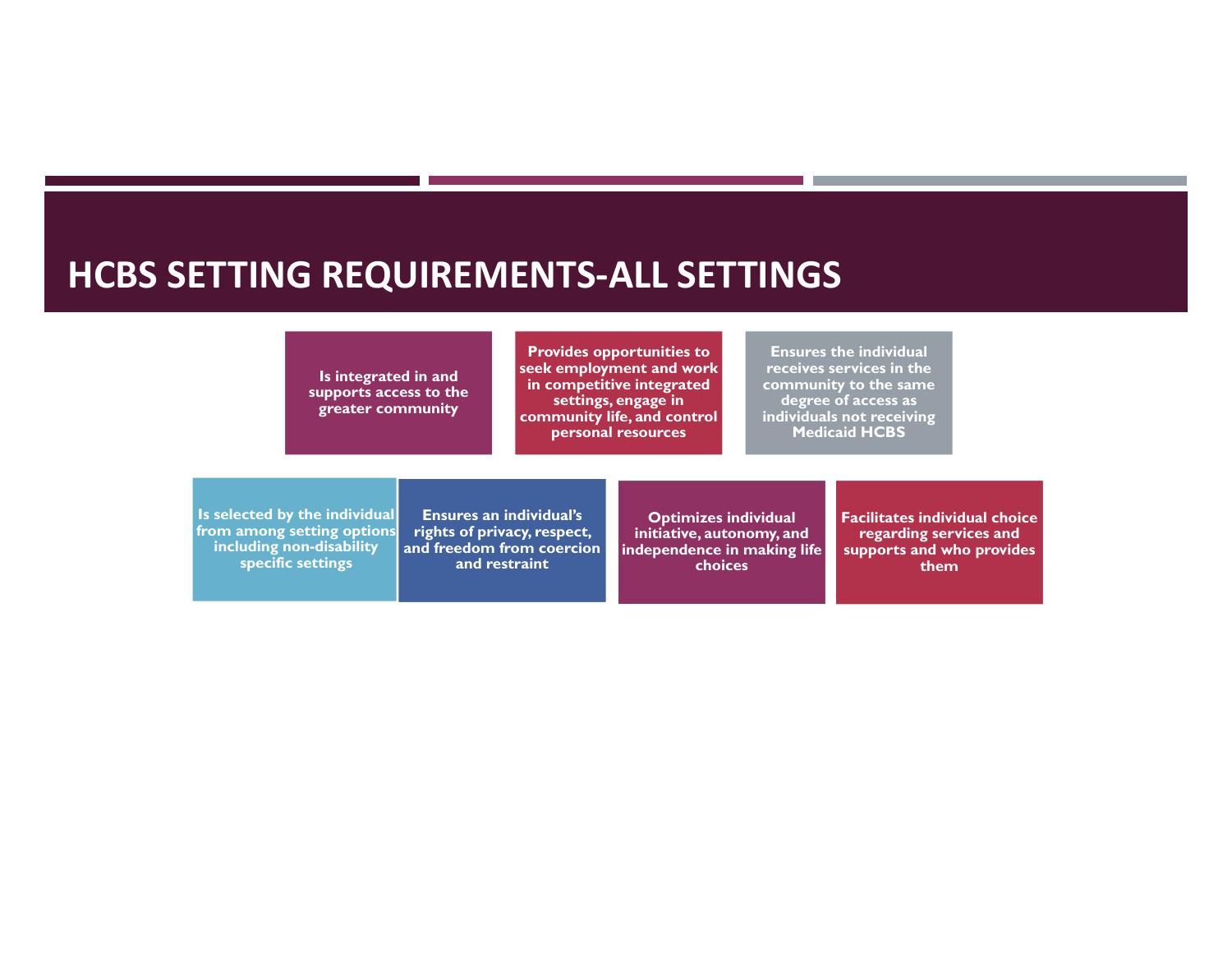# PROVIDER-OWNED OR CONTROLLED RESIDENTIAL SETTING REQUIREMENTS

- $\mathcal{L}_{\mathcal{A}}$  The unit or dwelling is a specific physical place that can be owned, rented or occupied under a legally enforceable agreement by the individual receiving services, and the individual has, at a minimum, the same responsibilities and protections from eviction that tenants have under landlord tenant law of the state, county, city or other designated entity.
- $\mathcal{L}_{\mathcal{A}}$  For settings where landlord tenant laws do not apply, the state must ensure that a lease, residency agreement or other form of written agreement will be in place for each participant and that the document provides protections that address eviction processes and appeals comparable to those provided under the jurisdiction's landlord tenant law.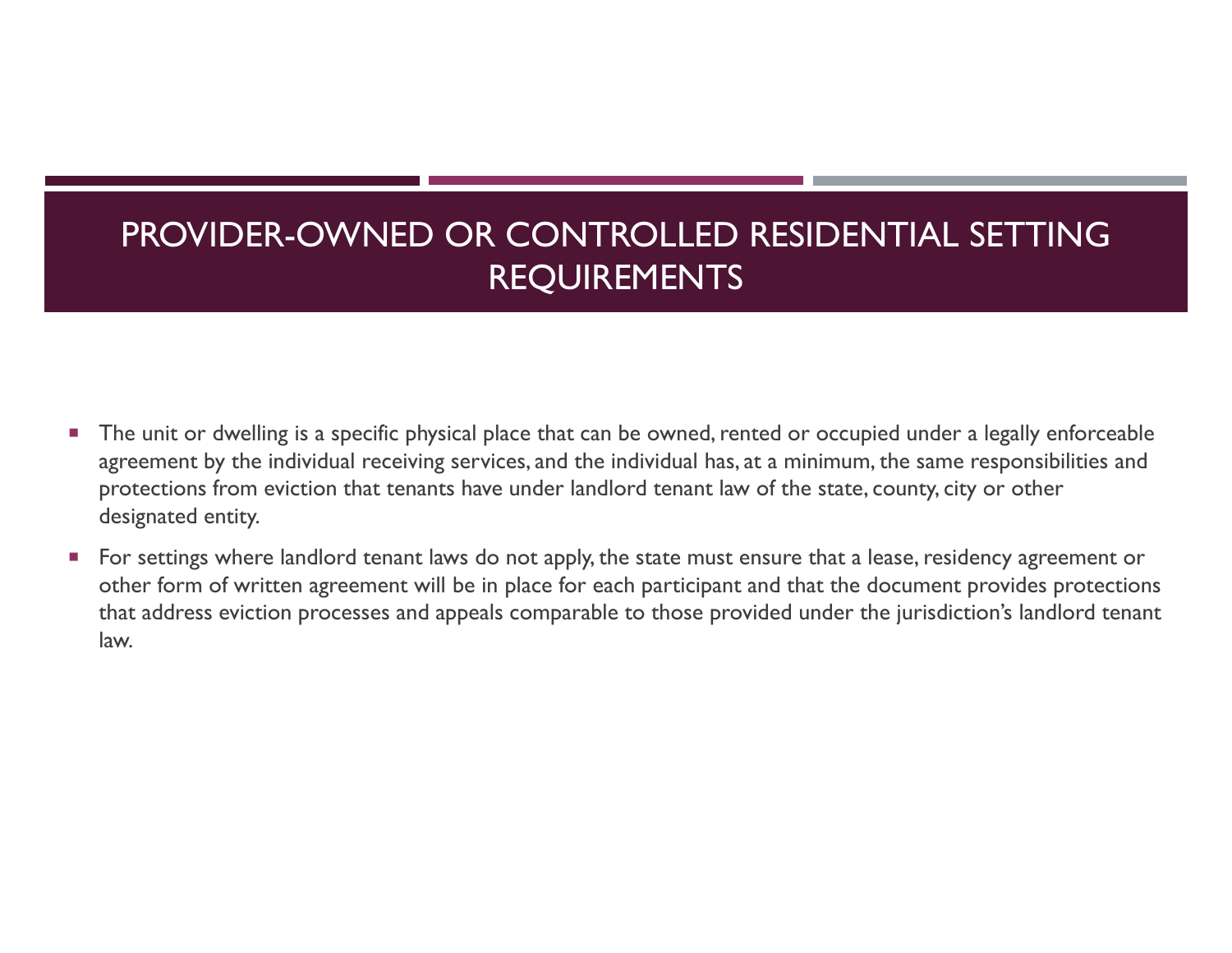# PROVIDER-OWNED OR CONTROLLED RESIDENTIAL SETTING REQUIREMENTS

- U. Privacy in sleeping or living unit
- ×, Units have entrance doors lockable by the individual (appropriate staff having keys as needed)
- ×, Choice if roommates in setting
- п Freedom to furnish and decorate sleeping or living units within the lease or other agreement
- $\mathbb{R}^3$ Freedom and support to control their own schedules and activities, and to have access to food at any time
- Ability to have visitors of their choosing at any time
- T. Setting is physically accessible

\*Any modification of the above requirements must be supported by a specific assessed need and justified in the personcentered service plan.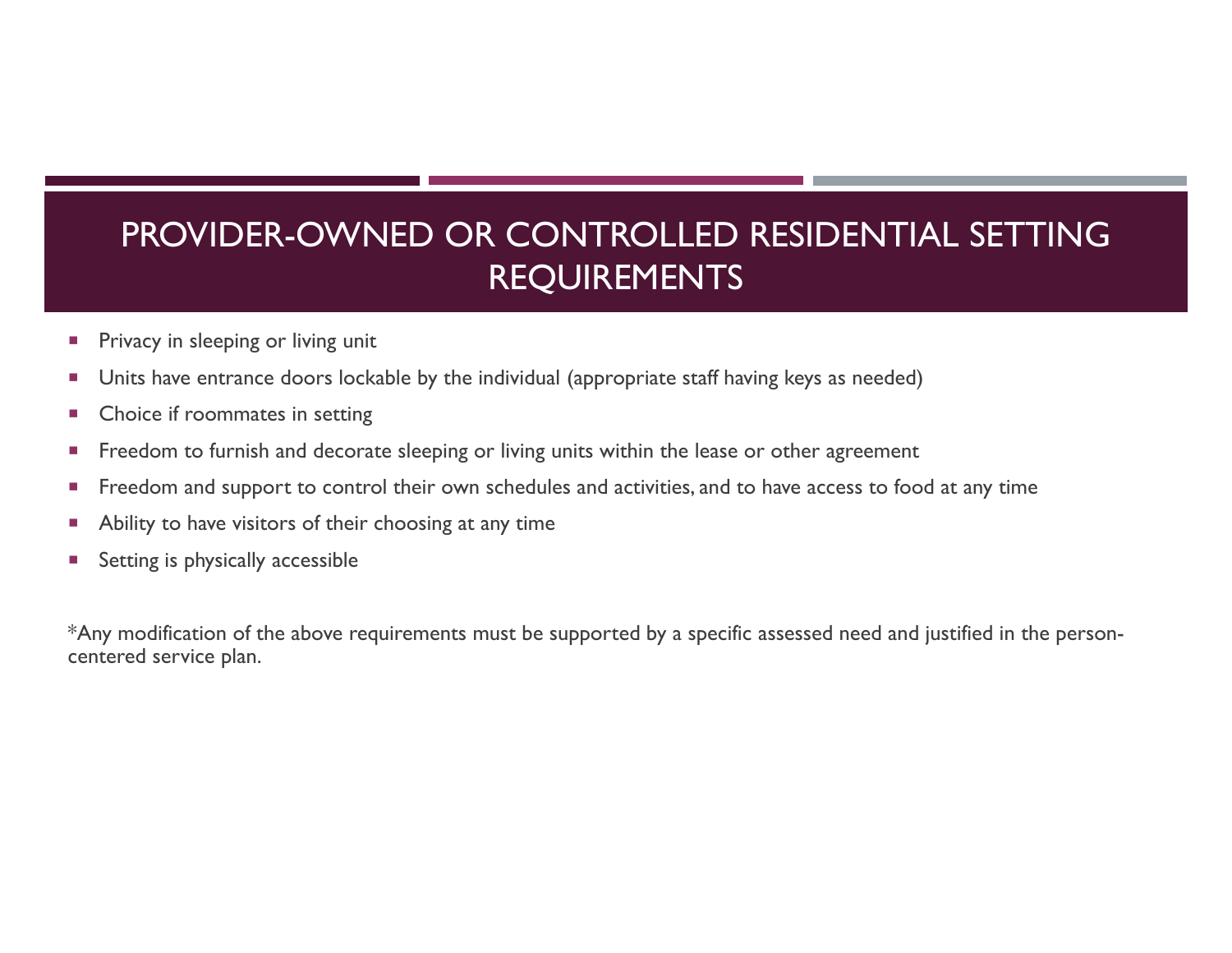# CMS-IDENTIFIED SETTINGS THAT ARE NOT HOME AND COMMUNITY-BASED

- $\mathcal{L}_{\mathcal{A}}$ Nursing facilities
- $\mathcal{C}$ Institutions for mental disease
- $\overline{\phantom{a}}$ Intermediate care facility for individuals with intellectual disabilities
- $\Box$ **Hospitals**
- $\blacksquare$ Other locations that have qualities of institutional setting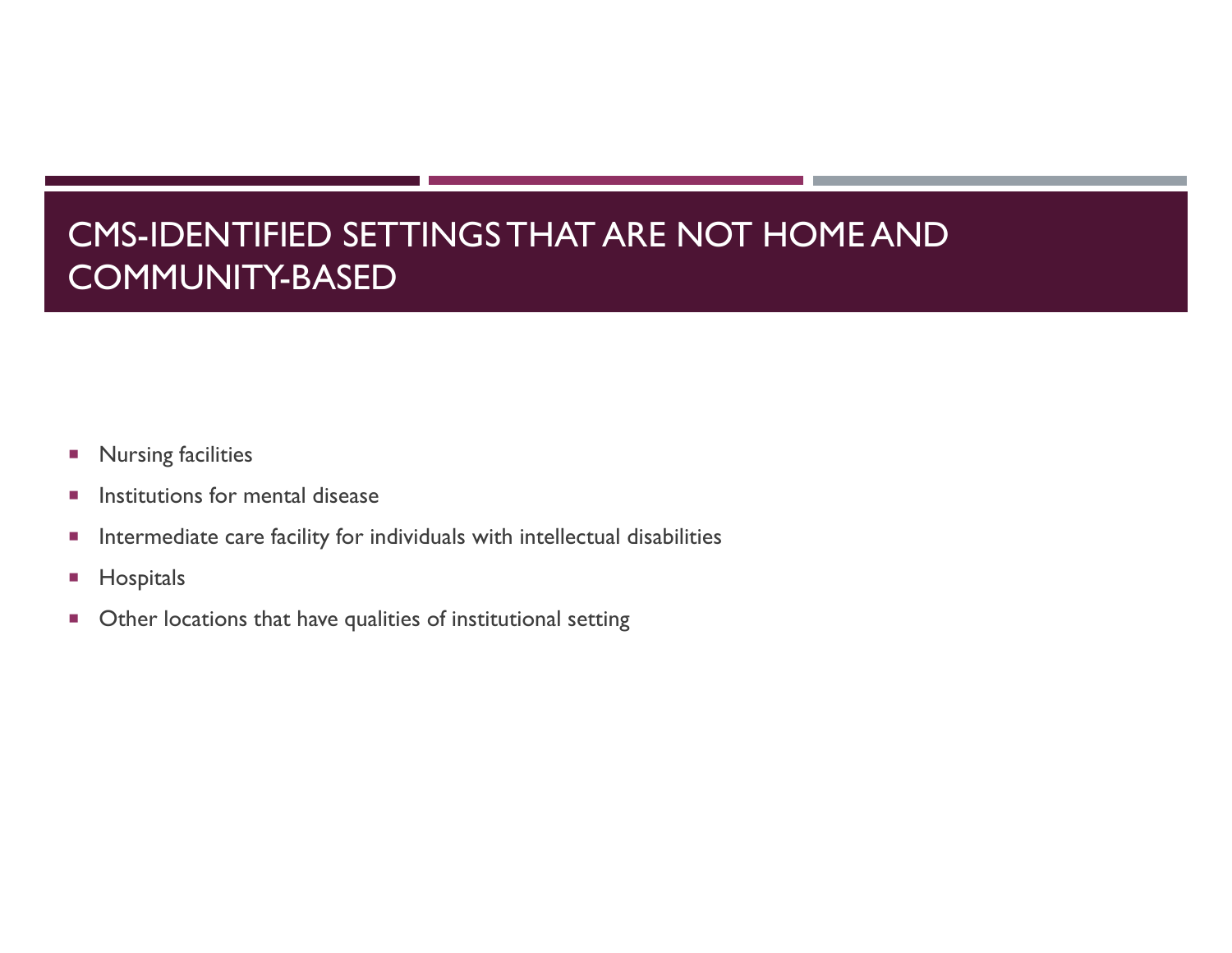# CMS IDENTIFIED SETTINGS PRESUMED NOT TO BE HOME AND COMMUNITY-BASED

- F. Settings in a publically or privately-owned facility providing impatient treatment
- F. Settings on grounds of or next to a pubic institution
- T, Settings with the effect of isolating people from the broader community of people not receiving Medicaid HCBS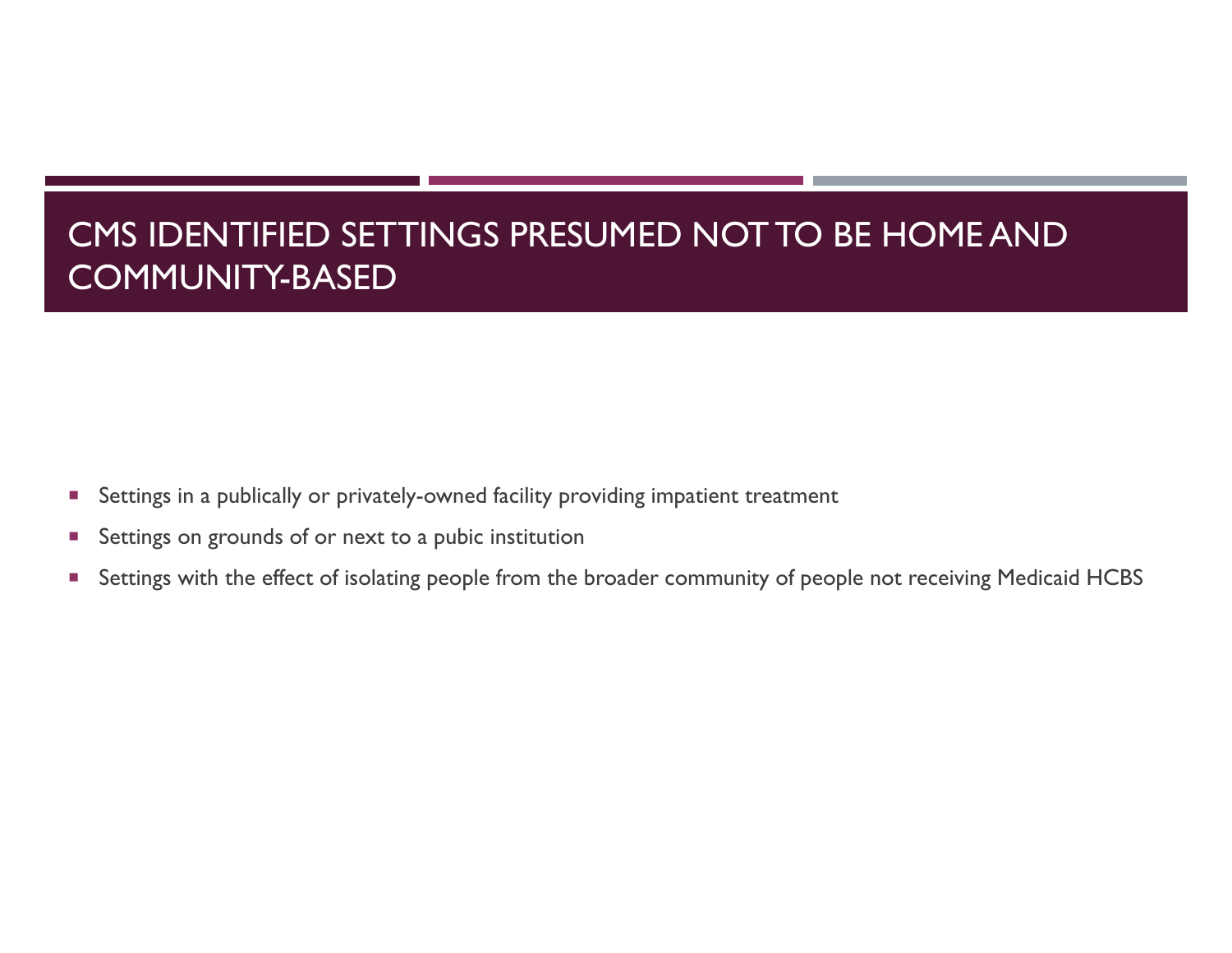# SETTINGS WITH THE EFFECT OF ISOLATING INDIVIDUALS-CMS GUIDANCE

- $\blacksquare$  The setting is designed specifically for people with disabilities, or for certain people with a certain type of disability
- $\mathcal{L}_{\mathcal{A}}$  Individuals in the setting are primarily or exclusively people with disabilities and the on-site staff that provides services to them
- $\mathcal{L}_{\mathcal{A}}$ Section 3 in binder, page 5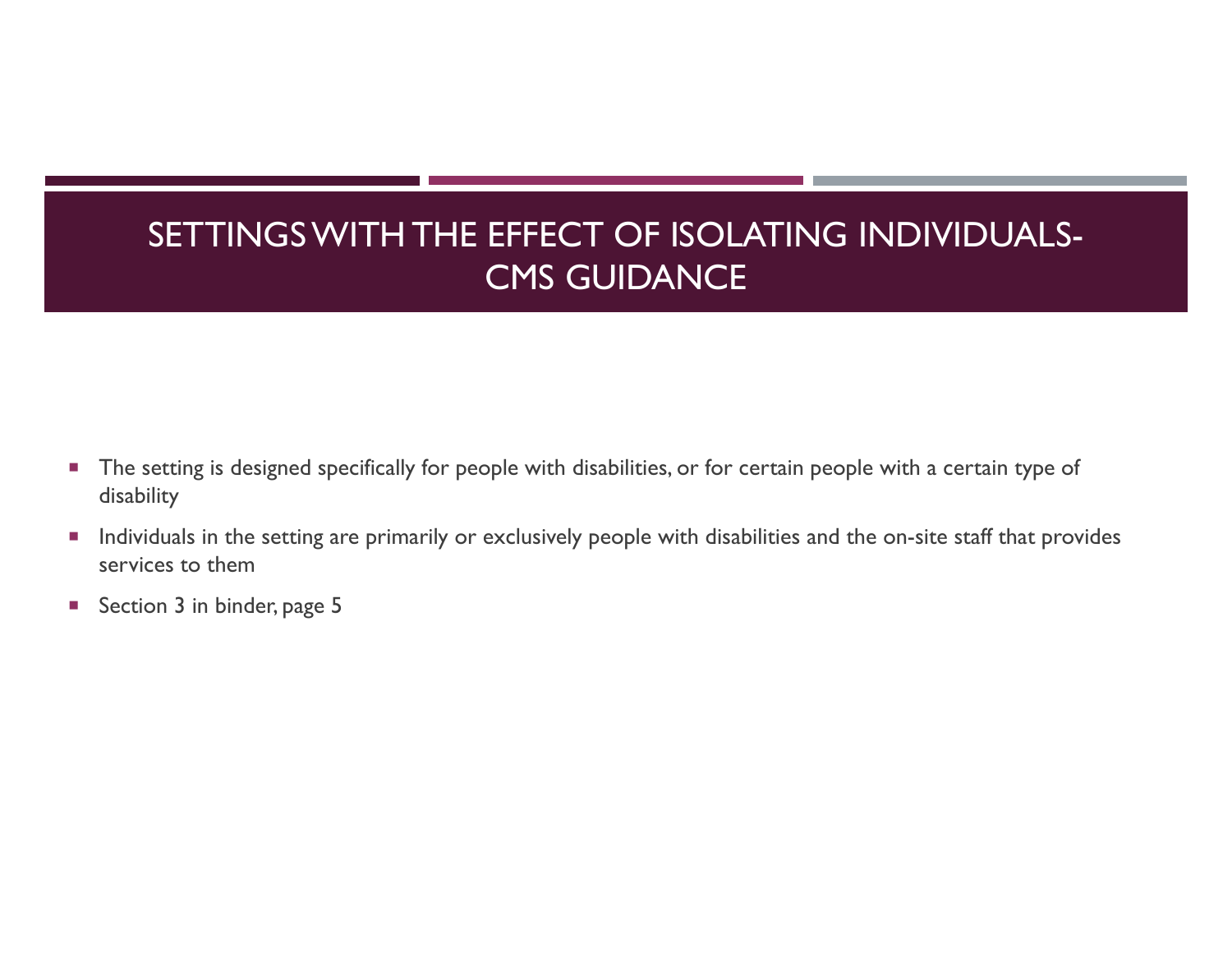#### HEIGHTENED SCRUTINY PROCESS

- $\overline{\phantom{a}}$ State must identify in STP any settings that are presumed to have qualities of an institution
- $\overline{\phantom{a}}$  If settings are identified CMS must determine the setting
	- $\overline{\phantom{a}}$ Does not have the qualities of an institution and
	- $\mathcal{L}_{\mathcal{A}}$ Does have the qualities of an home and community-based setting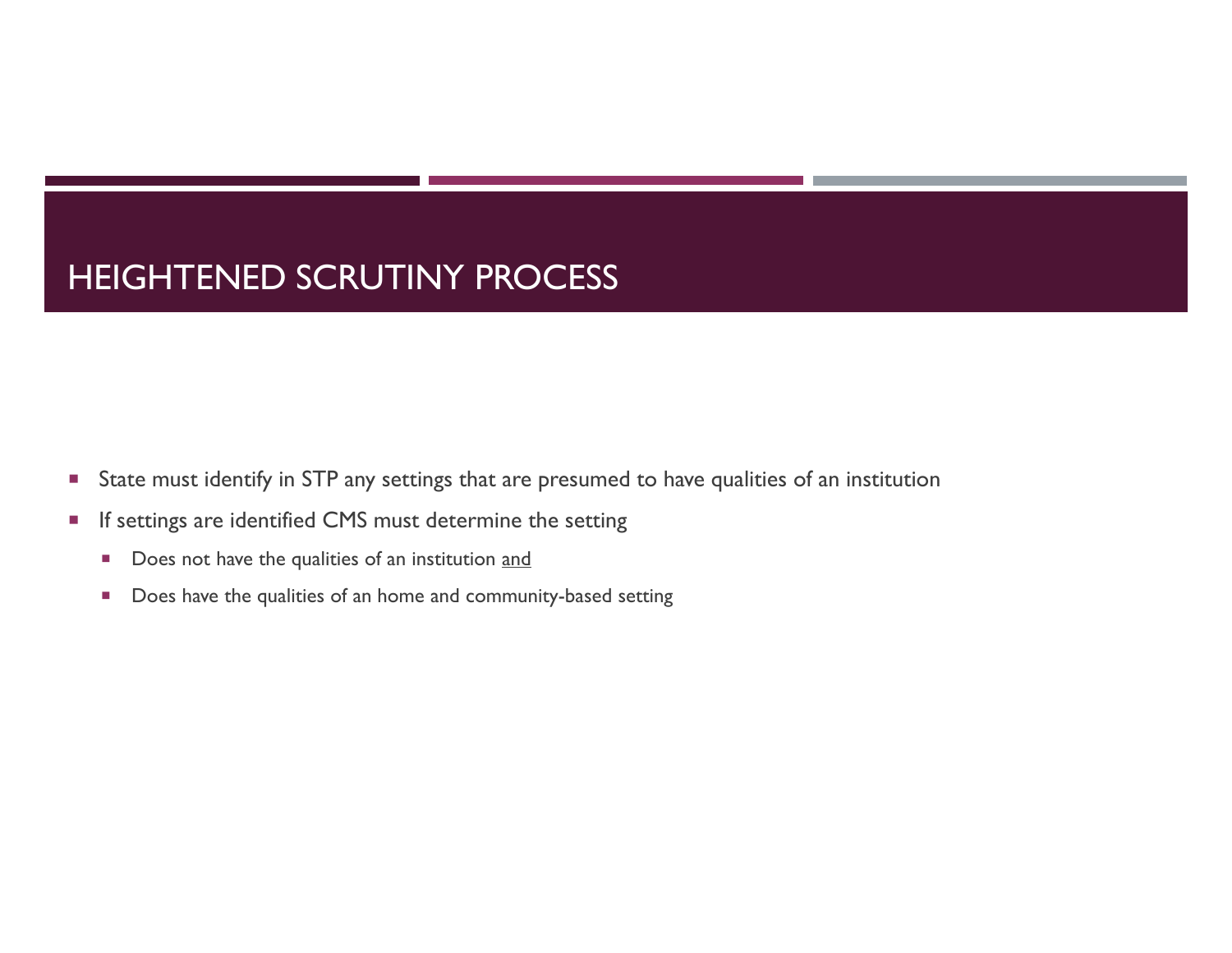# HEIGHTENED SCRUTINY PROCESS

#### ×. Exploratory Questions for Residential Settings and/or Non-Residential Settings

- $\mathcal{L}_{\mathcal{A}}$  https://www.medicaid.gov/medicaid-chip-program-information/by-topics/long-term-services-and-supports/home-andcommunity-based-services/downloads/exploratory-questions-re-settings-characteristics.pdf
- $\mathcal{L}_{\mathcal{A}}$  https://www.medicaid.gov/medicaid-chip-program-information/by-topics/long-term-services-and-supports/home-andcommunity-based-services/downloads/exploratory-questions-non-residential.pdf
- $\mathcal{L}_{\mathcal{A}}$  Public notice and input associated with settings the state is requesting heightened scrutiny-settings listed by name and location and identify number of people served in each setting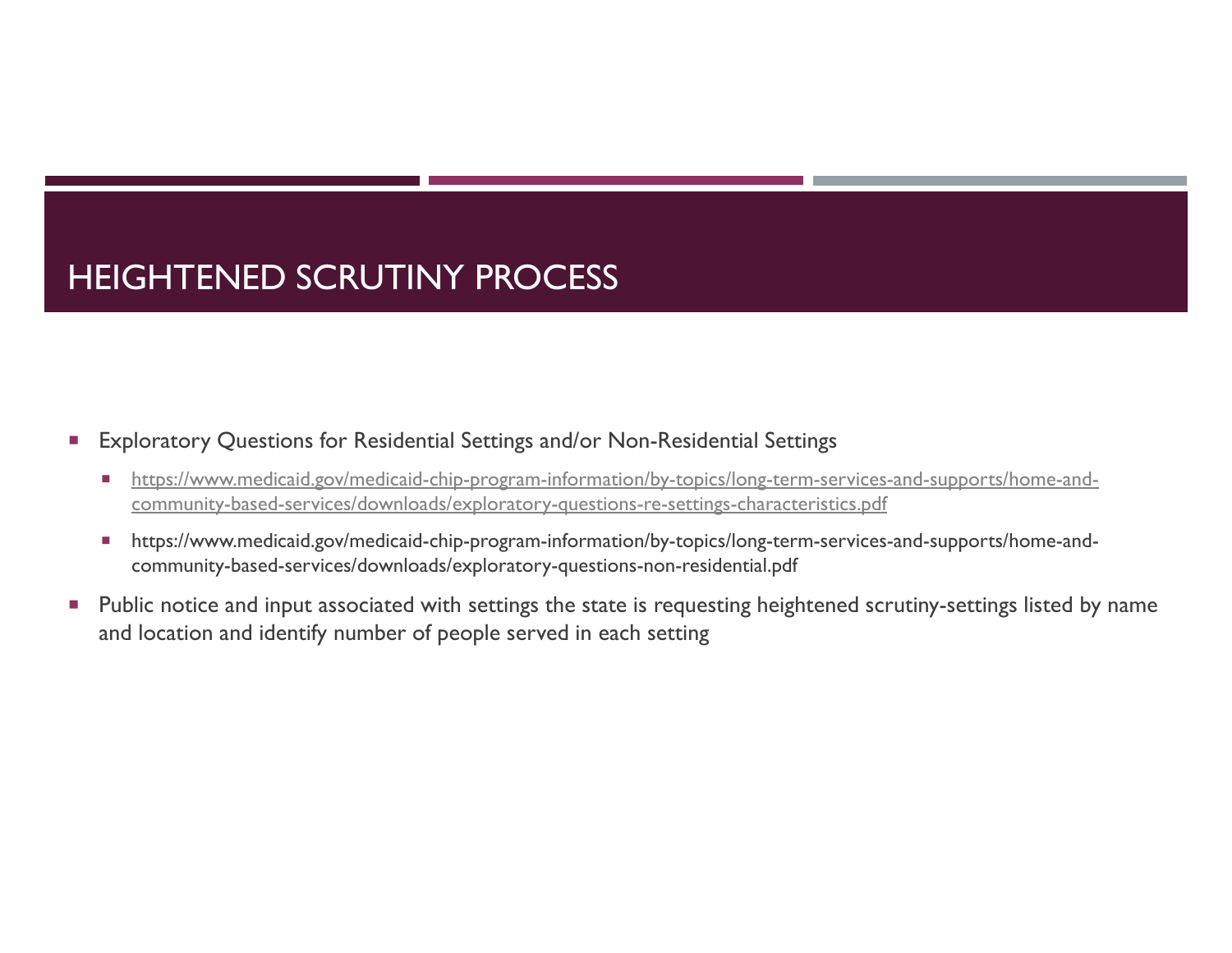#### PERSON-CENTERED PLANNING

- I. Person-centered planning process
- L Directed by individual and includes people chosen by the individual
- T. Uses plain language
- Г Offers choices
- П Considers self-direction
- I. Includes risk factors and plans to minimize them
- $\overline{\phantom{a}}$  Person-centered plan with individually identified goals and preferences, including those related to:
	- $\mathcal{L}_{\mathcal{A}}$ Community participation
	- $\overline{\phantom{a}}$ Employment
	- U. Income and savings
	- L. Healthcare and wellness
	- П **Education**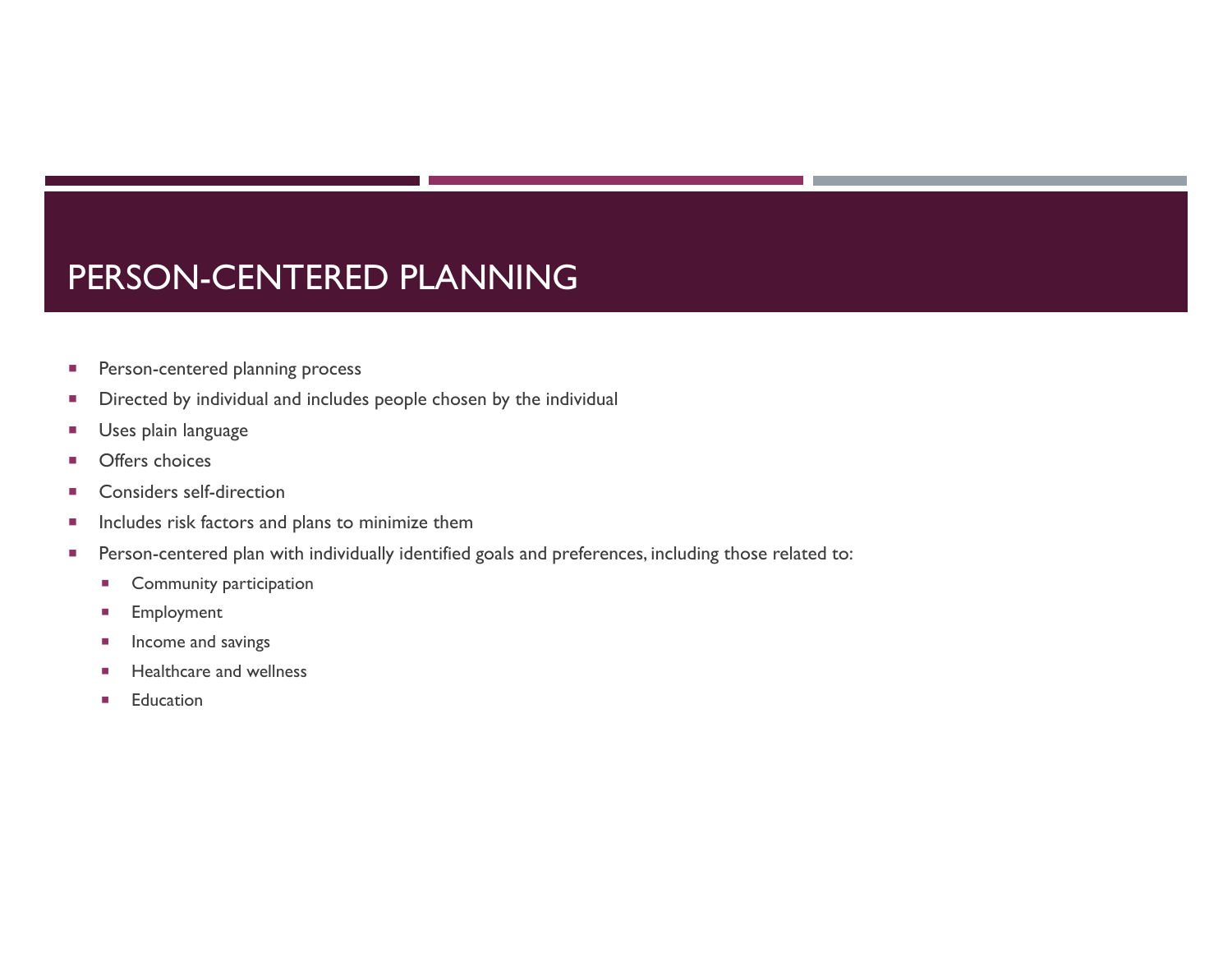#### PERSON-CENTERED PLANNING

- $\blacksquare$ Empowerment
- $\mathcal{L}_{\mathcal{A}}$ Self-determination
- $\mathcal{L}_{\mathcal{A}}$ Meaningful lives
- $\mathcal{L}_{\mathcal{A}}$ Inclusion
- $\mathcal{L}_{\mathcal{A}}$ Quality of life
- $\mathcal{L}_{\mathcal{A}}$ Dignity of risk
- $\mathcal{L}_{\mathcal{A}}$ Autonomy
- $\mathcal{L}_{\rm{max}}$ Valued social roles
- $\mathcal{L}_{\rm{max}}$ Contribution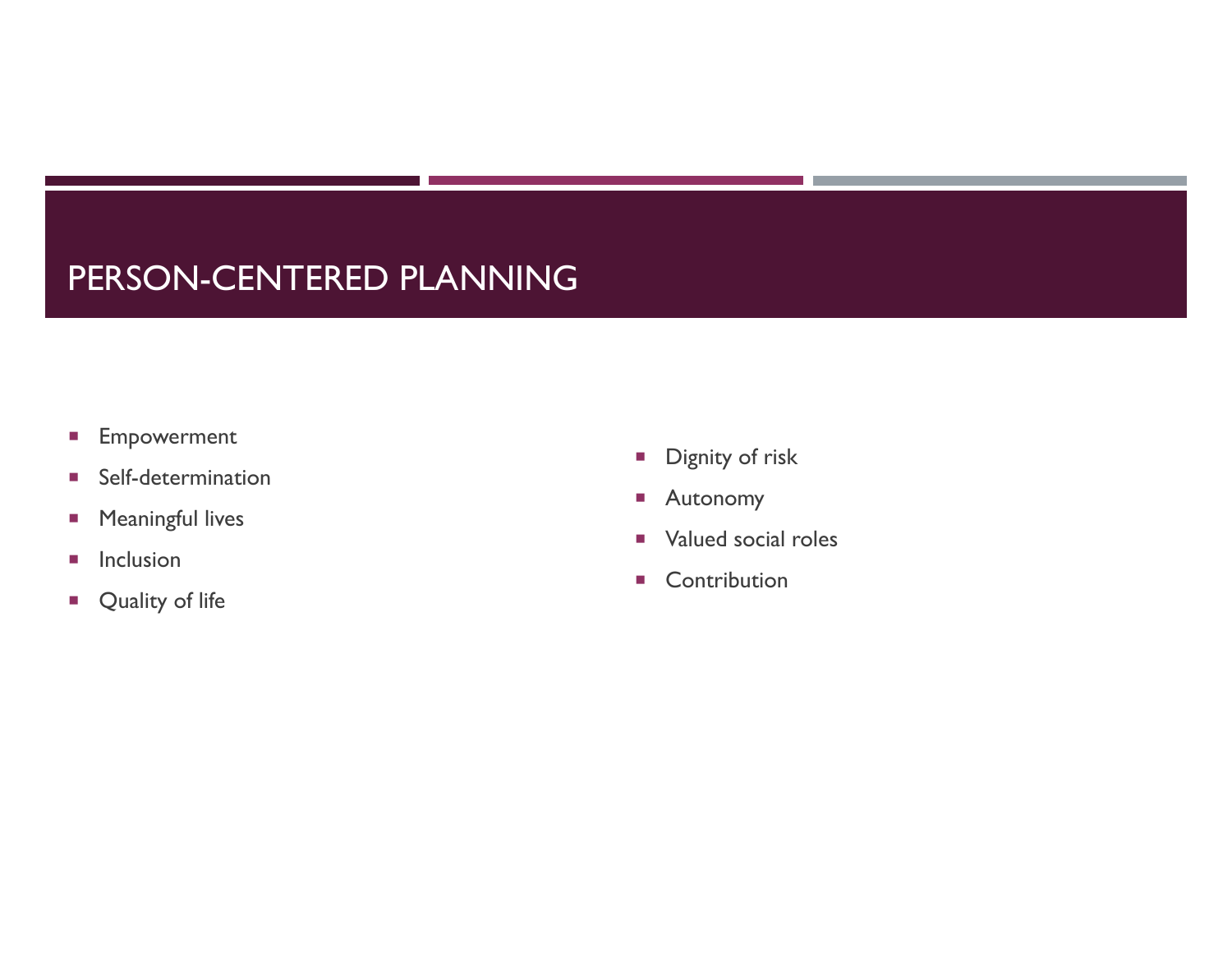#### PERSON-CENTERED SERVICE PLAN DOCUMENTATION

- $\overline{\phantom{a}}$ Setting is chosen by the person and is integrated in, and supports full access to the greater community
- o, Opportunities to seek employment and work in competitive integrated settings
- ×. Opportunity to engage in community life, control personal resources and receive services in the community to the same degree of access as individuals not receiving Medicaid HCBS
- $\mathcal{C}$ Reflects person's strengths and preferences
- $\mathcal{C}$ Reflects clinical and support needs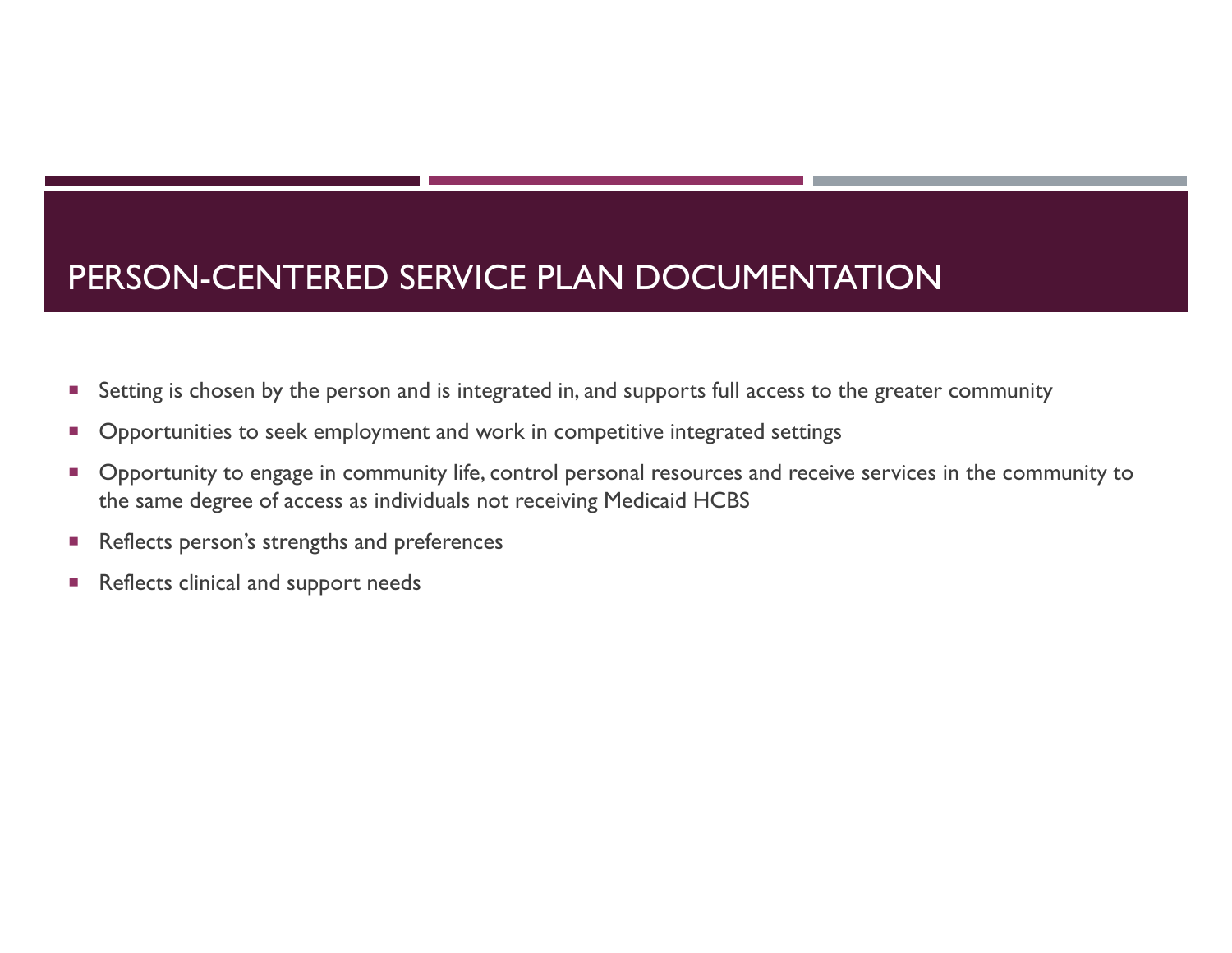# PERSON-CENTERED SERVICE PLAN DOCUMENTATION

- L. Includes goals and desired outcomes
- L. Providers of supports/services, including unpaid supports, provided
- a. Risk factors and measures to minimize risk
- I. Backup plans and strategies when needed
- T, Important people in supporting the individual
- $\Box$ People responsible for monitoring plan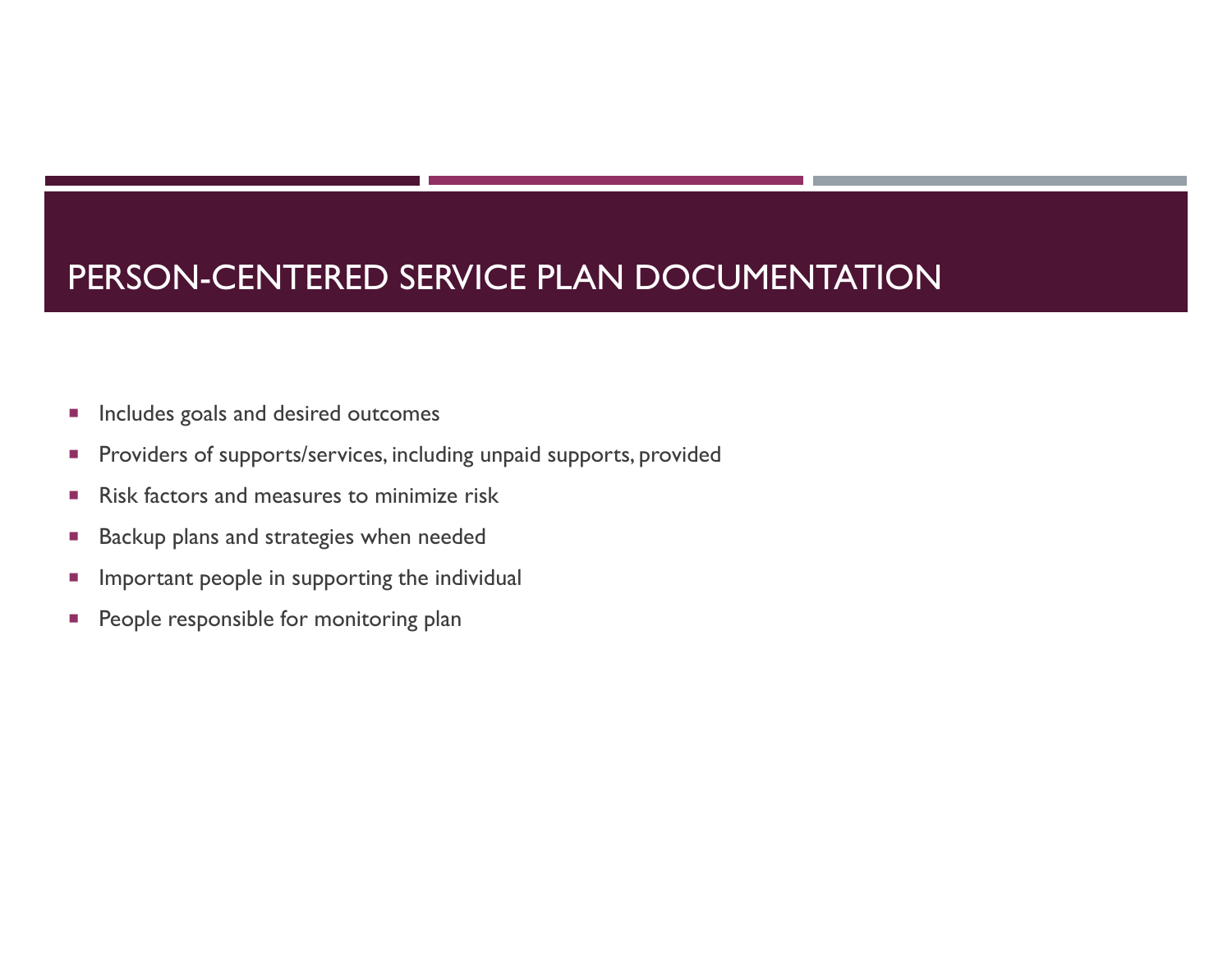# STATEWIDE TRANSITION PLAN-BINDER SECTION 6

- **Systemic crosswalk**
- $\mathcal{L}_{\mathcal{A}}$ Provider self-assessment
- $\blacksquare$ **Training**
- $\mathcal{L}_{\mathcal{A}}$ On-site validity
- $\mathcal{L}_{\mathcal{A}}$ Participant surveys
- m. **Transitions**
- $\mathcal{L}_{\mathcal{A}}$ Ongoing monitoring
- $\mathcal{L}_{\mathcal{A}}$ Compliance!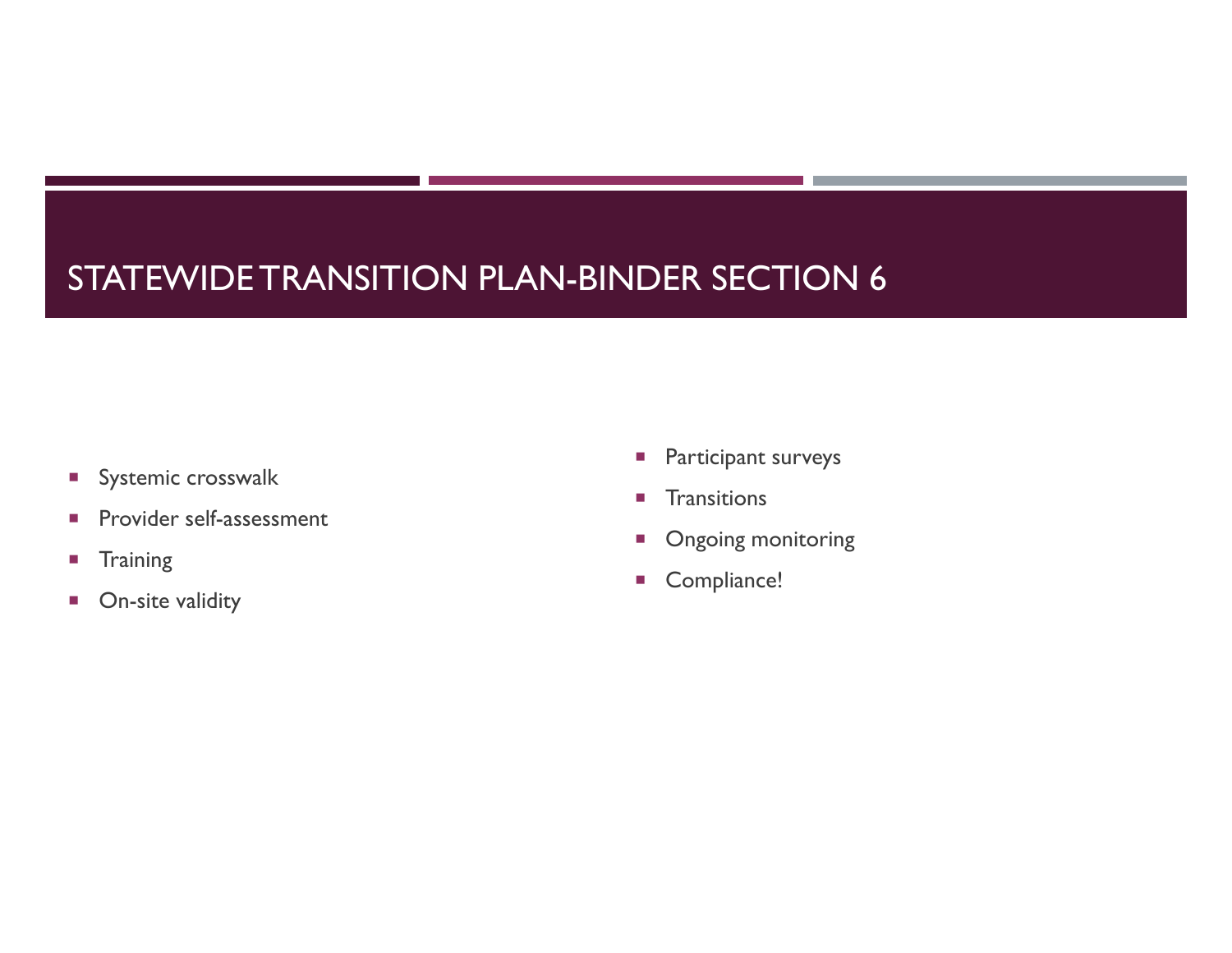# STATEWIDE TRANSITION PLAN TIMELINE

- $\overline{\phantom{a}}$ Initial and final approvals
- m. Received 2nd formal CMS feedback on STP 4-2016
	- **Systemic assessment**
	- **NACCERTY** Validation process
- $\overline{\phantom{a}}$ Response due to CMS 9-30-2016 after formal public comment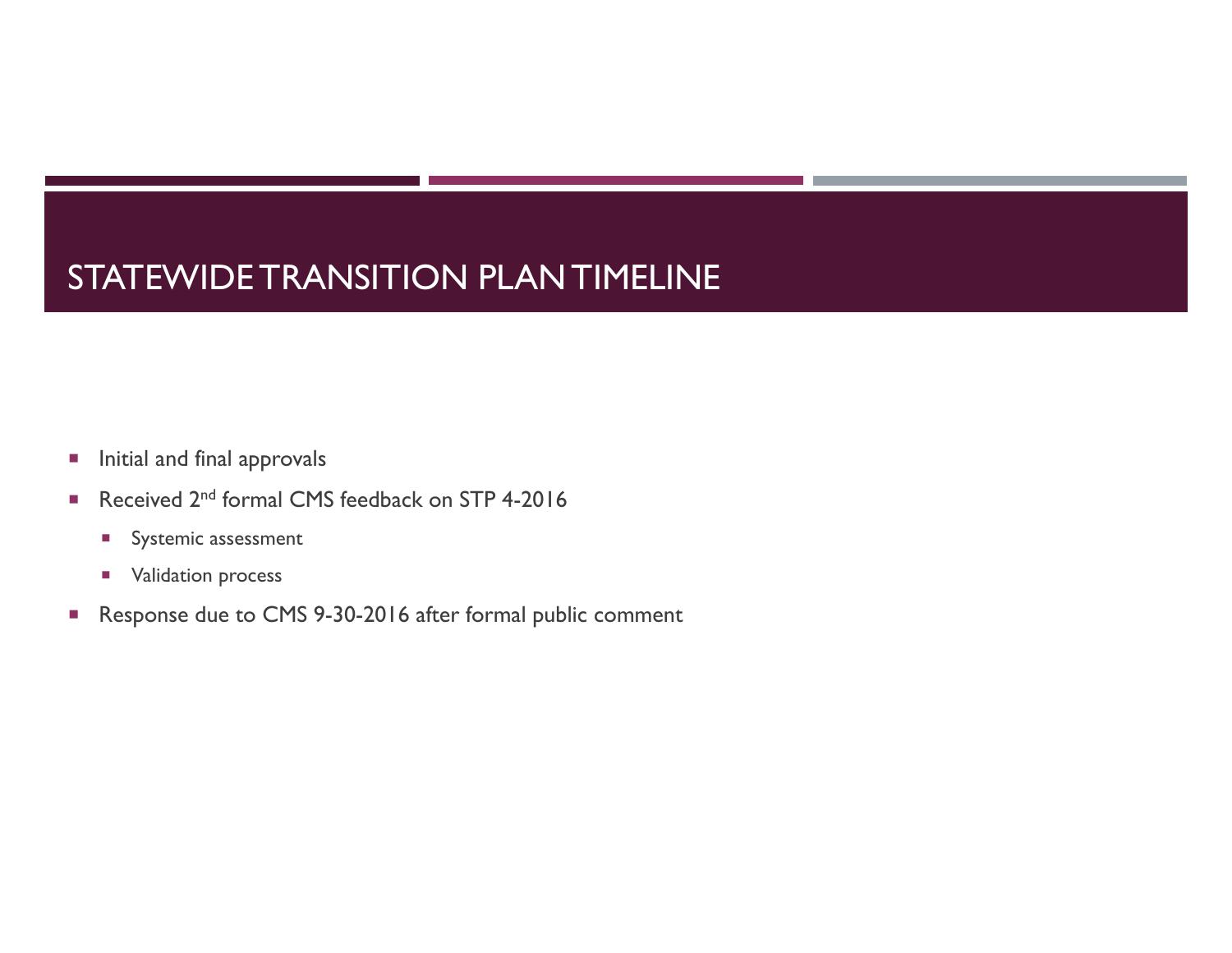#### PUBLIC COMMENT PERIOD

- $\mathcal{C}$ 60-day public notice and comment period, including tribal consultation, on statewide transition plan
- $\mathcal{C}$ Ensure full STP available for public comment
- F. Consider public comments
- T, Modify STP based on public comment, as appropriate
- $\overline{\phantom{a}}$ Submit evidence of public notice and summary of disposition of the comments